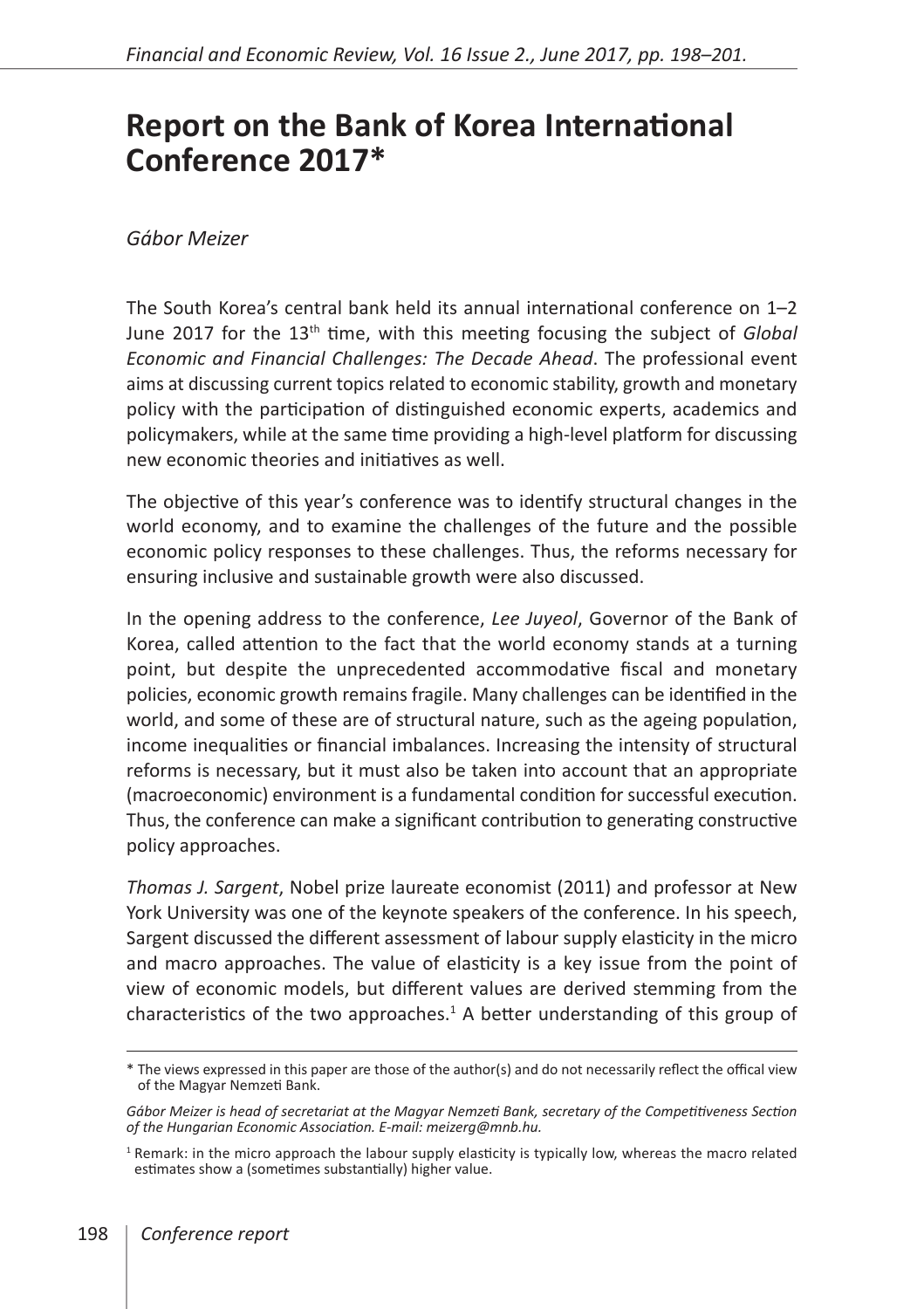issues is crucially important, because it can help in comprehending the challenges and finding answers.

The second keynote speech at the conference was given by *John C. Williams*, President and Chief Executive Officer of the Federal Reserve Bank of San Francisco. Among other things, it was noted that the neutral rate of interest, according to the different estimates, have declined over the past several decades. Other topics included the slowdown in productivity growth since the crisis and anticipated demographic trends. As a general economic policy outlook, unconventional policies may become a new norm, while at the same time a revaluation of the policy framework is necessary in order to manage the challenges caused by the new environment, to ensure price stability, to anchor inflation expectations, and to ensure the achievement of macroeconomic objectives.

After the keynote speeches of the conference<sup>2</sup> there were several sessions in which well-known central bankers, professors and renowned economists of international organisations presented the results of their studies, with the moderation of experts, after which these results were discussed and appraised by discussants.

(1) *Population ageing.* The ageing population represents a challenge in both the developed and the emerging countries as well, and this has an effect on both the supply and demand sides as well. *Sagiri Kitao*, professor at Keio University, mentioned in her presentation, *inter alia*, that delaying the necessary reform of the social security systems results in a significant cost for the young generations, while the uncertainty related to the structure and timing of the reforms affects individual generations differently. *Eric French*, professor at the University College London, talked about how the US health care reform package, the so-called "Affordable Care Act", affects labour supply and savings. In terms of the subject of labour supply elasticity, the relevance of the labour supply decision along extensive and intensive margin was also mentioned.

(2) *Inclusive growth and employment*. As a result of the changes in economic structures and technological development, uncertainties have arisen regarding the future of the labour market, and handling these uncertainties is of key importance in terms of inclusive growth. *Steven J. Davis*, professor at the University of Chicago, mentioned that the young firm employment share has fallen significantly in recent decades in the United States and also talked about the connection of price changes in the local housing markets and the trends in the discussed rate. *Nir Jaimovich*, professor at the University of Southern California, said in his lecture that after the

<sup>&</sup>lt;sup>2</sup> The presenters of the conference typically expressed their own views in the individual subjects and did not represent the views of the sending institutions. At the conference, the audience was able to learn about the standpoints of more than 30 presenters about the processes selected as the subject of the conference, and thus, the next part of this report essentially focuses on presenting the main messages of the presentations of the studies.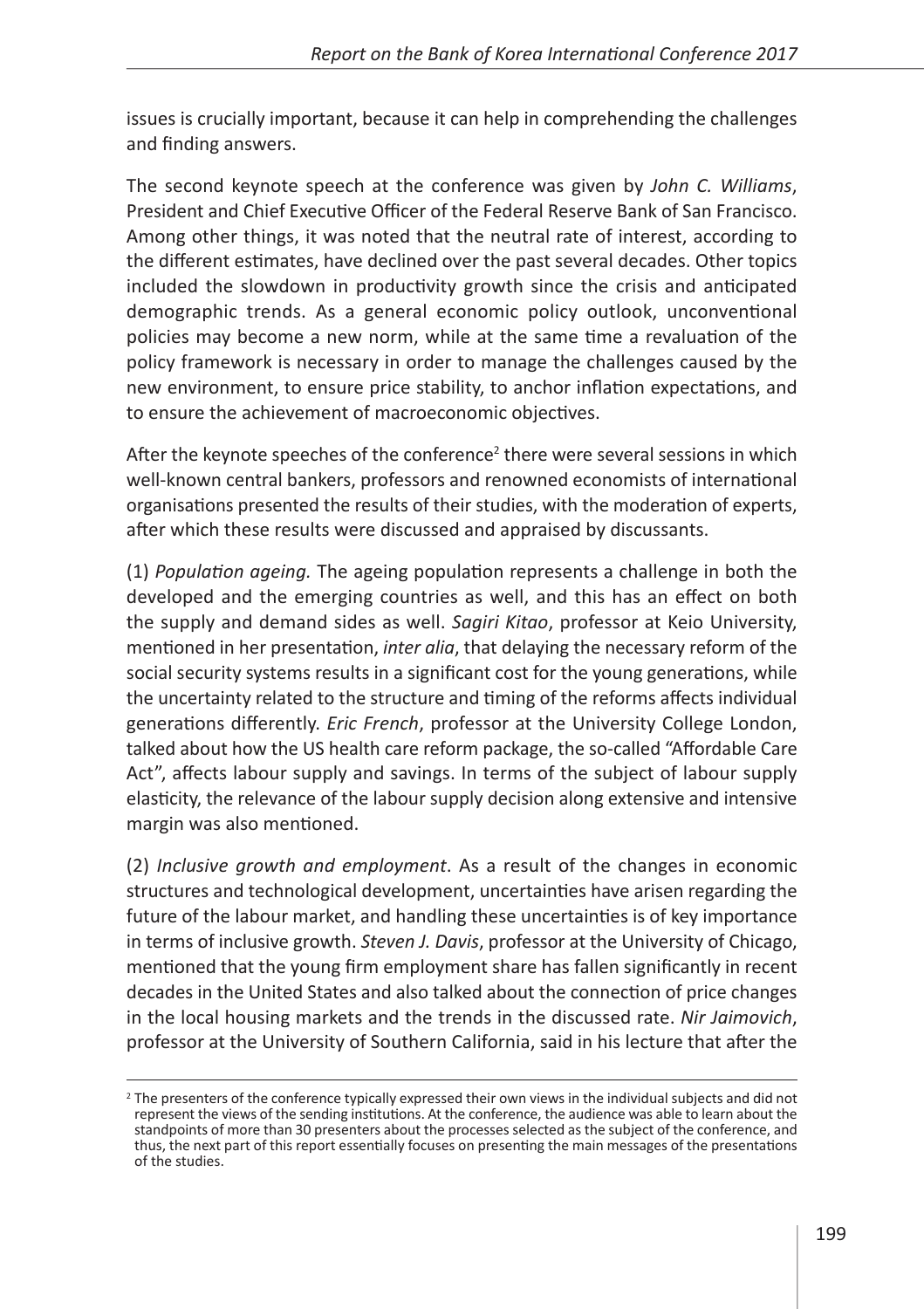crisis the quality of the goods consumed has become lower, and the less labour intensive and lower quality goods have affected employment to a significantly negative degree.

(3) *Structural reforms and macroeconomic policies*. Monetary and fiscal policies can advance structural reforms, while successful structural reforms can expand the macroeconomic manoeuvring room. Recognition of these approaches and maximizing synergies are essential for addressing the challenges. In this session, *Mikhail Golosov*, professor at Princeton University, gave a presentation on the optimal fiscal and monetary policy with redistribution. Subsequently, *Davide Furceri*, senior economist at the IMF, talked about how fiscal policy can contribute to increasing growth in the medium term. It was emphasised that fiscal stabilisation can positively influence the R&D and the information and communication technology (ICT) sector, especially during times of recession.

(4) *Sustainable growth*. Sustainable growth includes important elements such as efficiency and productivity, but in the recent period the examination of the distribution effect of growth has also become more and more important. *Yongsung Chang*, professor at the University of Rochester and at Yonsei University, presented the evaluation of the redistribution policies of the OECD countries, mentioning how important the support of the optimal tax reform by the population is in terms of the implementation of the reform. After this, *Rémy Lecat* presented the trends in total factor productivity (TFP) in a long-term, historical and cross-country perspective, including the recent decrease in the indicator. Regarding the expected changes in productivity, the assessment of the so-called secular stagnation and technological shocks can be critical.

(5) *Panel discussion on policy challenges*. The panel discussion was aimed at the further evaluation of the subjects discussed in the previous sessions and the consequences of those, with the participation of the following guests: *Jan Marc Berk*, director at De Nederlandsche Bank; *Era Dabla-Norris*, division chief at the IMF; *Eric French*, professor at the University College London; *Soyoung Kim*, professor at Seoul National University; and *Andrea Tambalotti*, assistant vice president and function head at the Federal Reserve Bank of New York. Amongst other things, it was noted that in terms of the efficient implementation of monetary policy, significant attention must be paid to undesirable redistribution mechanisms and the prevention of those as well. Moreover, on the side of monetary policy it was highlighted that, as a result of the decline in the neutral rate of interest, the flexibility of the inflation targeting framework has become more important. In terms of narrowing the productivity gap across firms, structural reforms have arisen that partly affect the labour and product markets (e.g. with respect to reducing barriers to entry). Furthermore, it was highlighted that the global financial crisis sent a strong message in the sense that ensuring financial stability is essential in terms